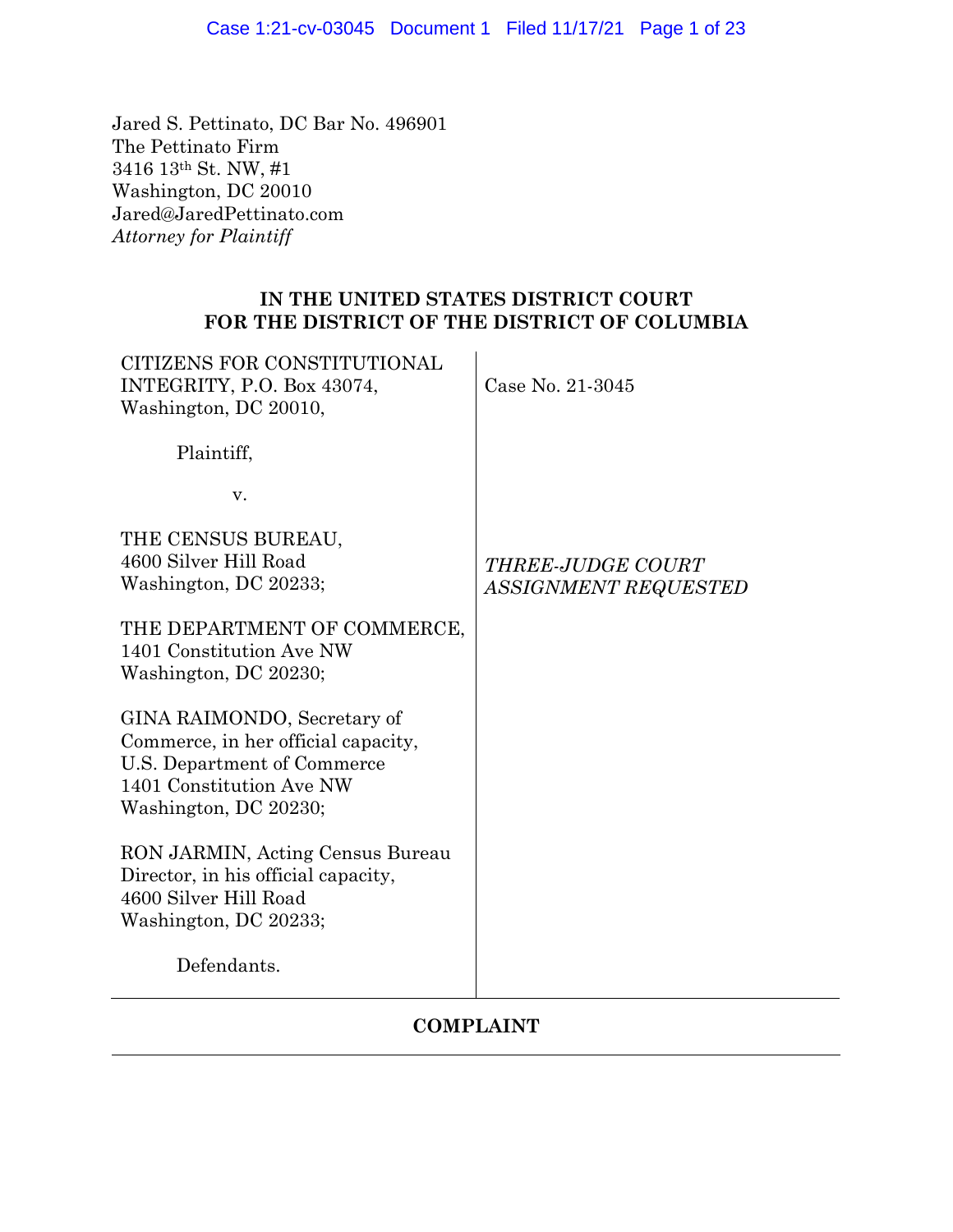# **INTRODUCTION**

1. States are attacking citizens' rights to vote with an intensity not seen since the Civil War. Civil War problems demand Reconstruction remedies. The Framers of the Fourteenth Amendment armed future citizens with tools to thwart these forces that seek to undermine democracy.

2. When states deny or "in any way" abridge their citizens' rights to vote, Section 2 of the Fourteenth Amendment requires the United States to calculate each state's "basis for representation" and to apportion seats in the U.S. House of Representatives based on that figure, instead of the state's actually enumerated population.1 Recent voting abridgments have triggered the Constitution's plainlanguage consequence. The Fourteenth Amendment and the Administrative Procedure Act (APA), 5 U.S.C. §§ 701-706, compel the Secretary of Commerce Gina Raimondo, the Department of Commerce, the Census Bureau, and Acting Census

<sup>1</sup> Representatives shall be apportioned among the several States according to their respective numbers, counting the whole number of persons in each State, excluding Indians not taxed. But when the right to vote at any election for the choice of electors for President and Vice President of the United States, Representatives in Congress, the Executive and Judicial officers of a State, or the members of the Legislature thereof, is denied to any of the male inhabitants of such State, being twenty-one years of age, and citizens of the United States, or in any way abridged, except for participation in rebellion, or other crime, the basis for representation therein shall be reduced in the proportion which the number of such male citizens shall bear to the whole number of male citizens twenty-one years of age in such State.

U.S. CONST., 14th amend., § 2. The Nineteenth and Twenty-Sixth Amendments, respectively, deleted "male" and replaced "twenty-one" with "eighteen." *See Evenwel v. Abbott*, 136 S. Ct. 1120, 1149 n.7 (2016) (Alito, J., concurring); *Breedlove v. Suttles*, 302 U.S. 277, 283 (1937), *overruled on other grounds* by *Harper v. State Bd. of Elections*, 383 U.S. 663, 668-69 (1966).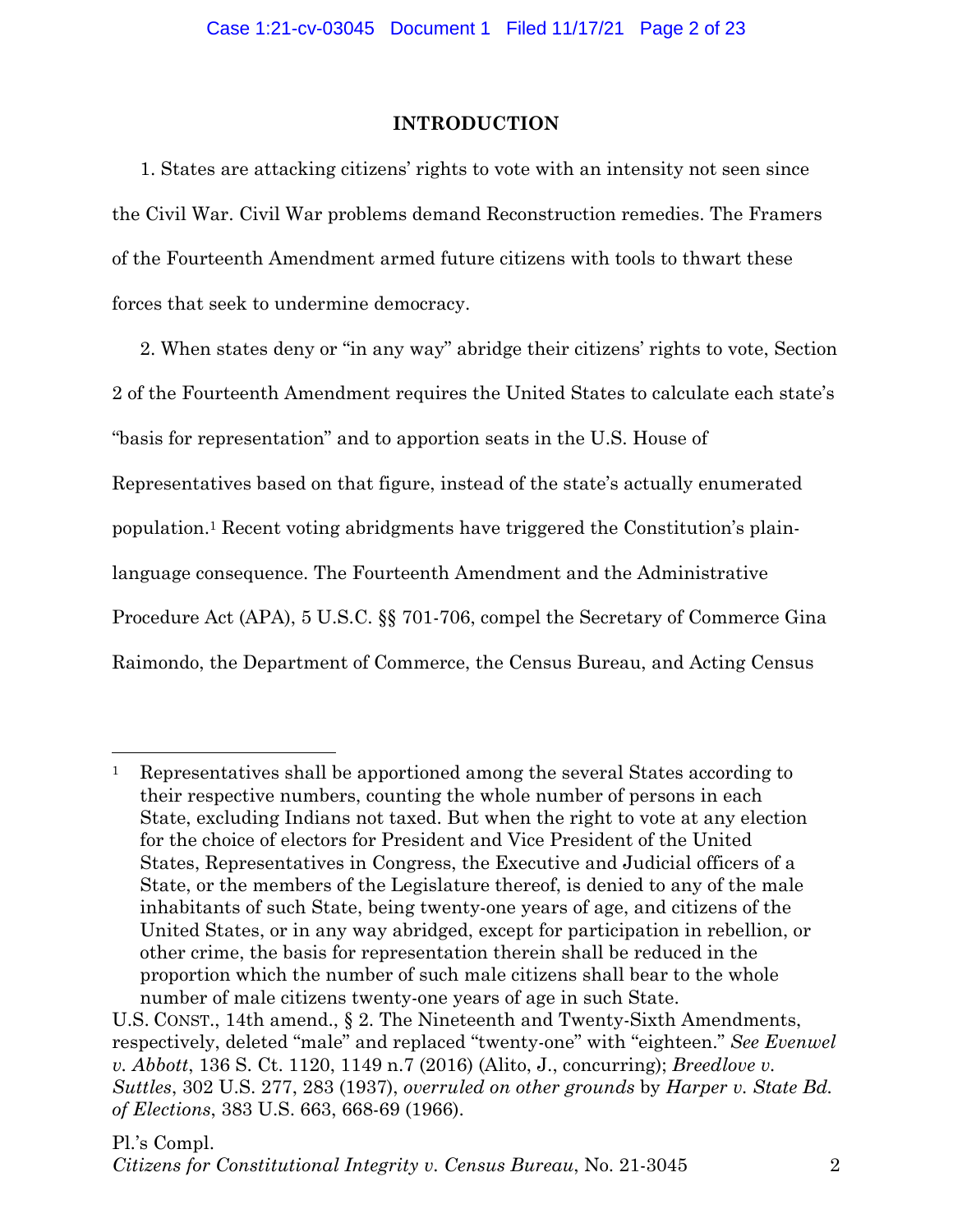## Case 1:21-cv-03045 Document 1 Filed 11/17/21 Page 3 of 23

Bureau Director Ron S. Jarmin (collectively, Census) to implement that consequence.

3. For decades since the Voting Rights Act of 1965, states have expanded citizens' voting rights and access to ballots. Some have adopted vote-by-mail, absentee ballot voting for voters with excuses, early voting (opening some polling locations on days earlier than election day), and some automatically mail ballots to every registered voter.

4. In recent times, however, some states passed laws to lessen or to diminish voters' abilities to participate in the democratic process. These voter-abridging laws have revitalized the need for the Fourteenth Amendment. By its terms, the Fourteenth Amendment does not require any state to change its voting regulations. It only implements federal consequences when states deny or abridge their citizens' rights to vote.

5. The Fourteenth Amendment requires Census to identify each state's denials and abridgments, to determine the number of citizens they affect, to calculate the basis for representation for states that denied or abridged their citizens' rights to vote, and to distribute the seats in the House of Representatives among the states. "Constitutional rights are enshrined with the scope they were understood to have when the people adopted them, whether or not future legislatures or (yes) even future judges think that scope too broad." *Dist. of Columbia v. Heller*, 554 U.S. 570, 634-35 (2008). Census did not complete that process.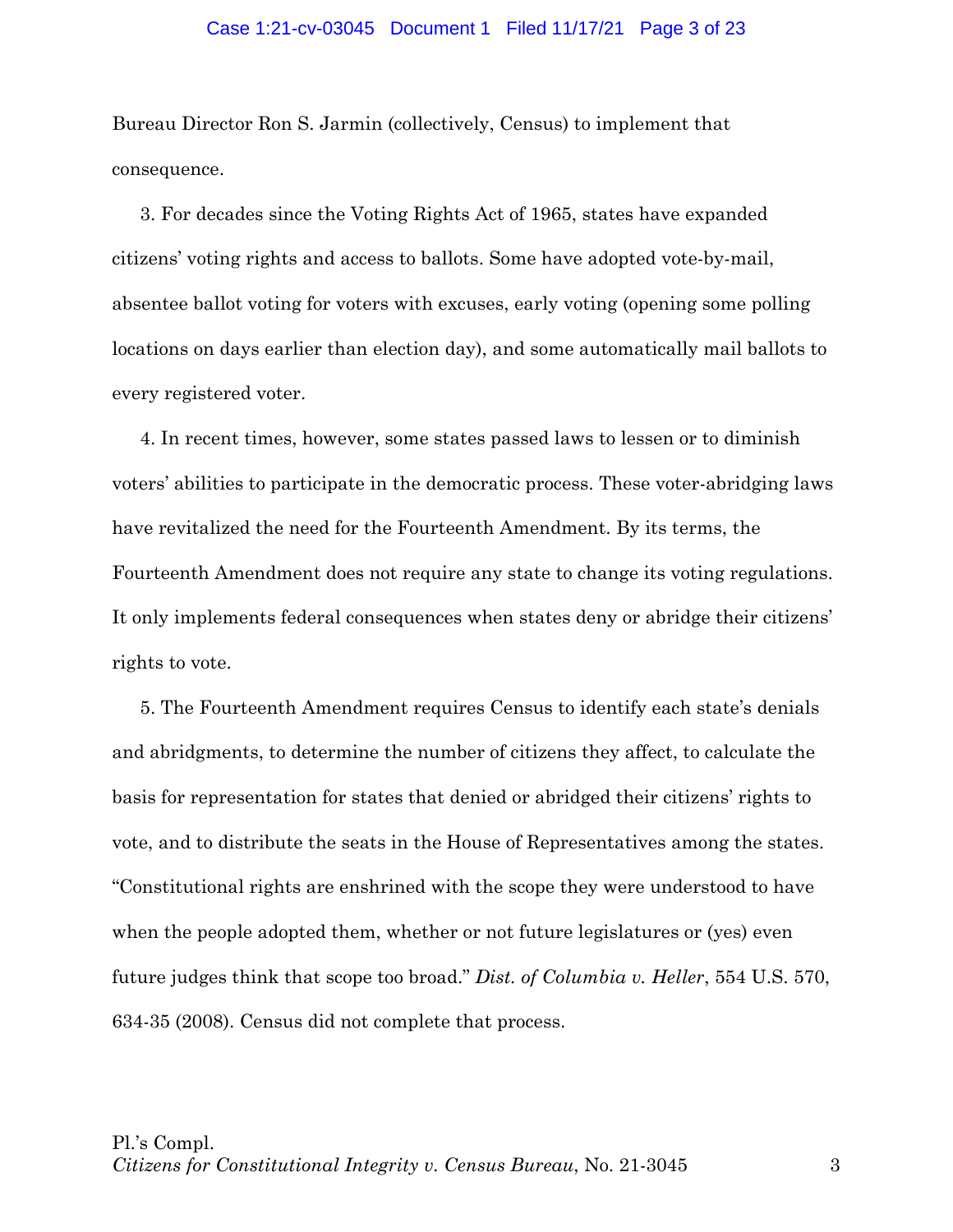### Case 1:21-cv-03045 Document 1 Filed 11/17/21 Page 4 of 23

6. In April 2021, Secretary of Commerce Raimondo sent the President a report with the results of the 2020 census (the Report). *See* 13 U.S.C. § 141(b). There, Census violated the Fourteenth Amendment and the APA by failing to calculate those bases for representation. Its failure resulted in apportioning too many representatives to some states and too few to other states, which include New York, Pennsylvania, and Virginia. Citizens for Constitutional Integrity's (Citizens) members live in those states.

7. The APA and the Constitution compel setting aside and remanding the 2020 census report to Census to complete the requirements under the Fourteenth Amendment. *See Fla. Power & Light Co. v. Lorion*, 470 U.S. 729, 744 (1985) ("[I]f the agency has not considered all relevant factors, . . . , the proper course, except in rare circumstances, is to remand to the agency for additional investigation or explanation."). Alternately, the Constitution and the Fourteenth Amendment require the Court to issue a writ of mandamus to complete that analysis. *See Franklin v. Massachusetts*, 505 U.S. 788, 803 (1992).

## **CAUSE OF ACTION, JURISDICTION, AND VENUE**

8. United States Code Title 28, sections 1331 and 1361, assign this Court jurisdiction over this case both because the case presents a federal question and because it is "in the nature of mandamus to compel" United States officers and agencies "to perform a duty owed to" Citizens. *See Califano v. Sanders*, 430 U.S. 99, 105 (1977).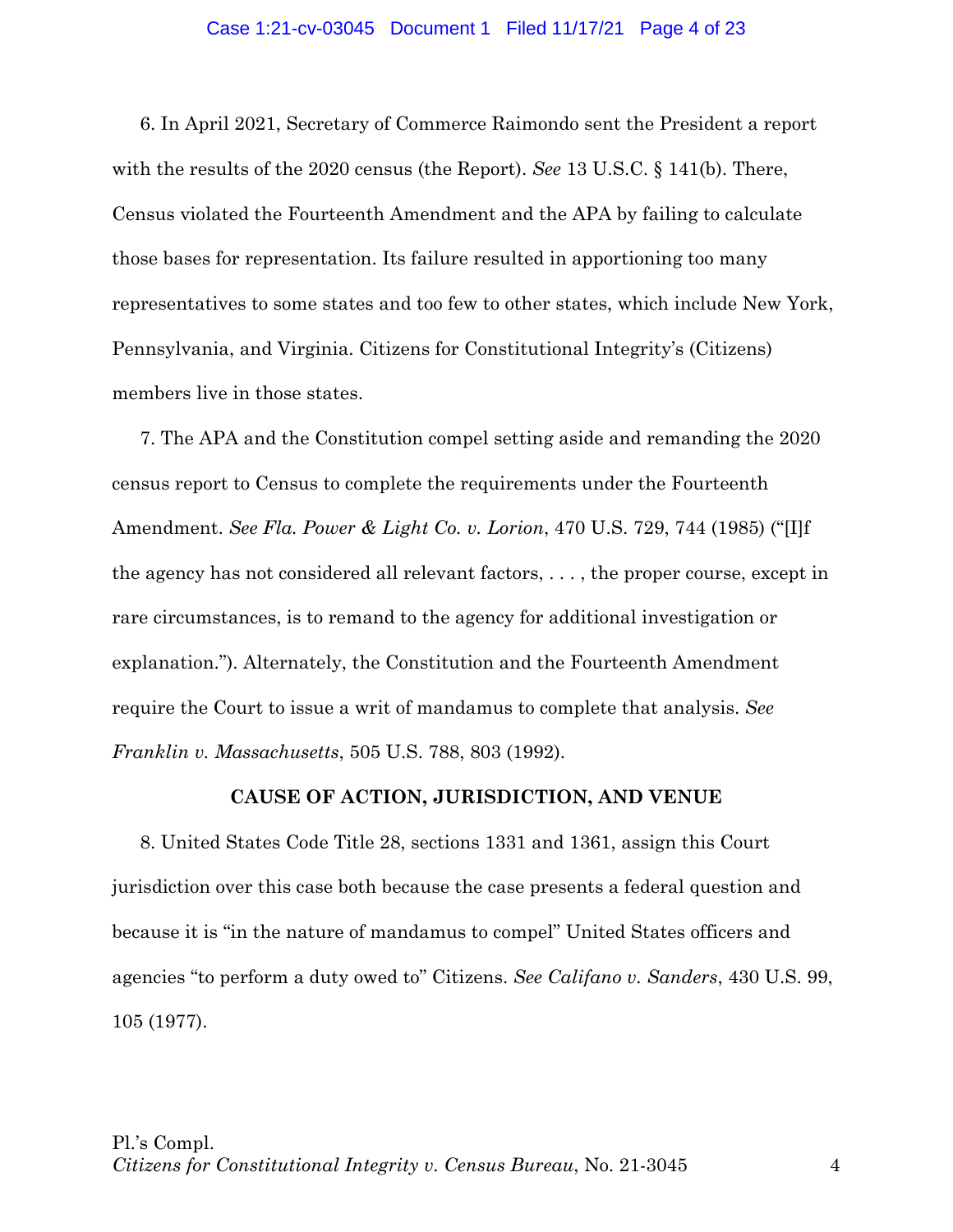## Case 1:21-cv-03045 Document 1 Filed 11/17/21 Page 5 of 23

9. The United States Code also directs this Court to convene a three-judge court because this "action . . . challeng[es] the constitutionality of the apportionment of congressional districts . . . ." 28 U.S.C. § 2284(a); *see Utah v. Evans*, 182 F. Supp. 2d 1165, 1167 (D. Utah 2001), *aff'd* 536 U.S. 457; *see also Dep't of Commerce v. Montana*, 503 U.S. 442, 446 (1992). A district judge may only examine the allegations in the complaint and determine whether the complaint's allegations "satisfy[] the criteria" of Section 2284(a): "no more, no less." *Shapiro v. McManus*, 577 U.S. 39, 44 (2015) (alteration omitted). Citizens are concurrently filing an LCvR 9.1 application for three-judge court.

10. The APA waives sovereign immunity. 5 U.S.C. § 702.

11. The statute commonly known as the Declaratory Judgment Act, Act of June 14, 1934, Pub. L. No. 73-343, 48 Stat. 955 (1934) (codified at 28 U.S.C. §§ 2201-02), grants this Court authority to issue declaratory judgment.

12. Separately, 28 U.S.C. § 1361, colloquially known as the All Writs Act, grants this Court authority to issue writs of mandamus and any other appropriate writs.

13. This District sets the proper venue for four reasons:

- a. On information and belief, Ms. Raimondo works here, *see id.* §§  $1391(b)(1)$ ,
- b. On information and belief, Census sent the Report to the President here, *see id.* § 1391(b)(2),
- c. The Defendants are either U.S. officers or agencies, *see id.* § 1391(e)(1)(A), (B), and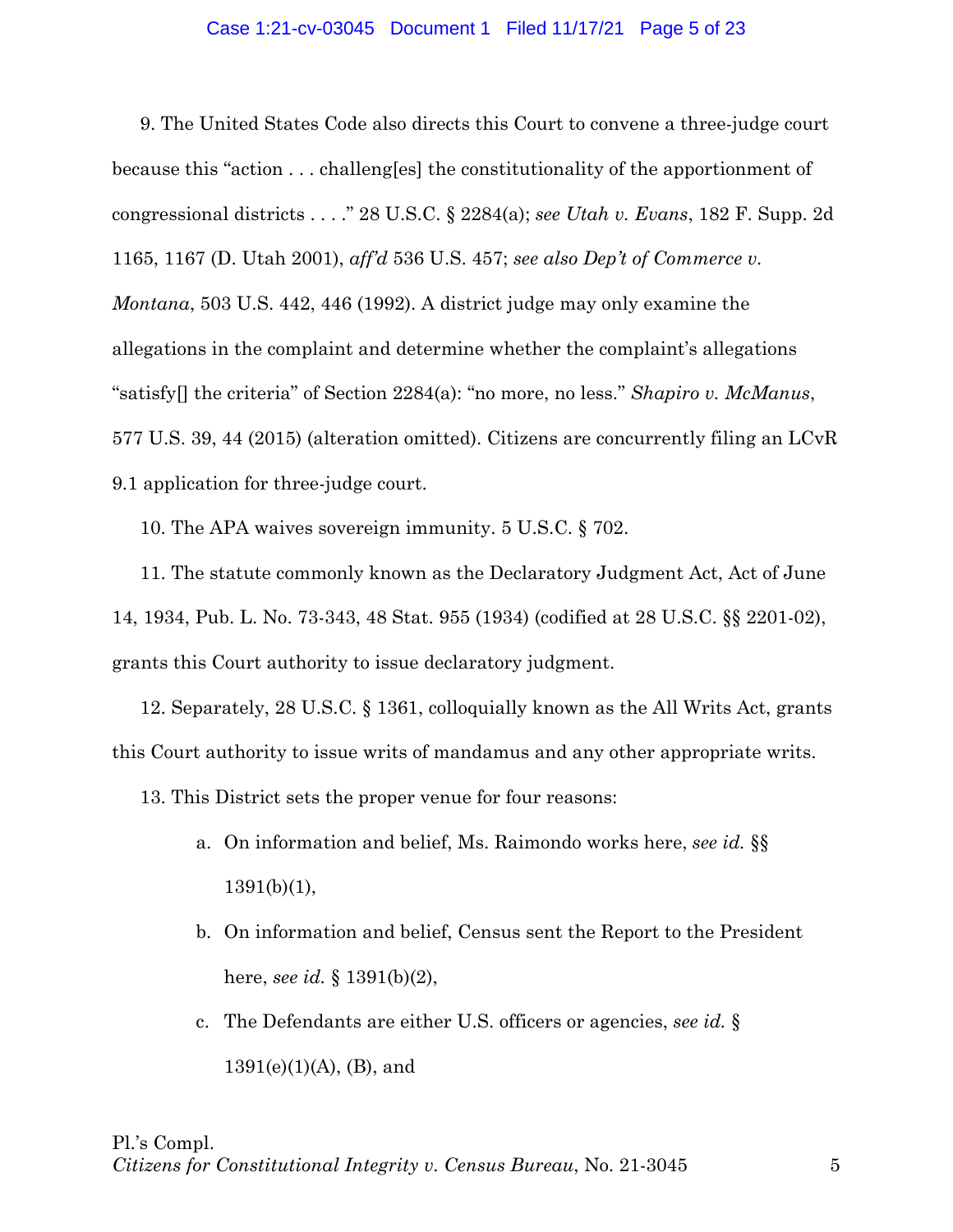d. Citizens maintain their principal office within this District, and this case involves no real property. *See id.* § 1391(e)(1)(C).

# **PLAINTIFF**

14. Citizens for Constitutional Integrity is a nonprofit organization that researches and advocates for legislation, regulations, and government programs. Its purposes include improving the United States Constitution's integrity, democratic elections, and government accountability. It maintains its principal office in Washington, D.C.

15. Citizens' members include citizens of New York, Pennsylvania, and Virginia. These individuals rely on their members of Congress to advocate for their issues. Removing representative seats has diluted their votes by leaving them to compete with more people for their members' time and attention to their issues. Citizens' members are therefore suffering concrete harms from losing a representative seat in their respective states. That harm arises from Census failing to complete the procedures the Fourteenth Amendment requires.

16. Citizens seeks to protect interests germane to its purpose, and individual members need not participate to advance Citizens' claims or to obtain the relief Citizens seek.

# **DEFENDANTS**

17. Congress assigned the Census Bureau responsibility for tabulating the actual enumeration of persons in the United States. 13 U.S.C. § 141. It also assigned the Census Bureau "a duty to conduct a census that is accurate and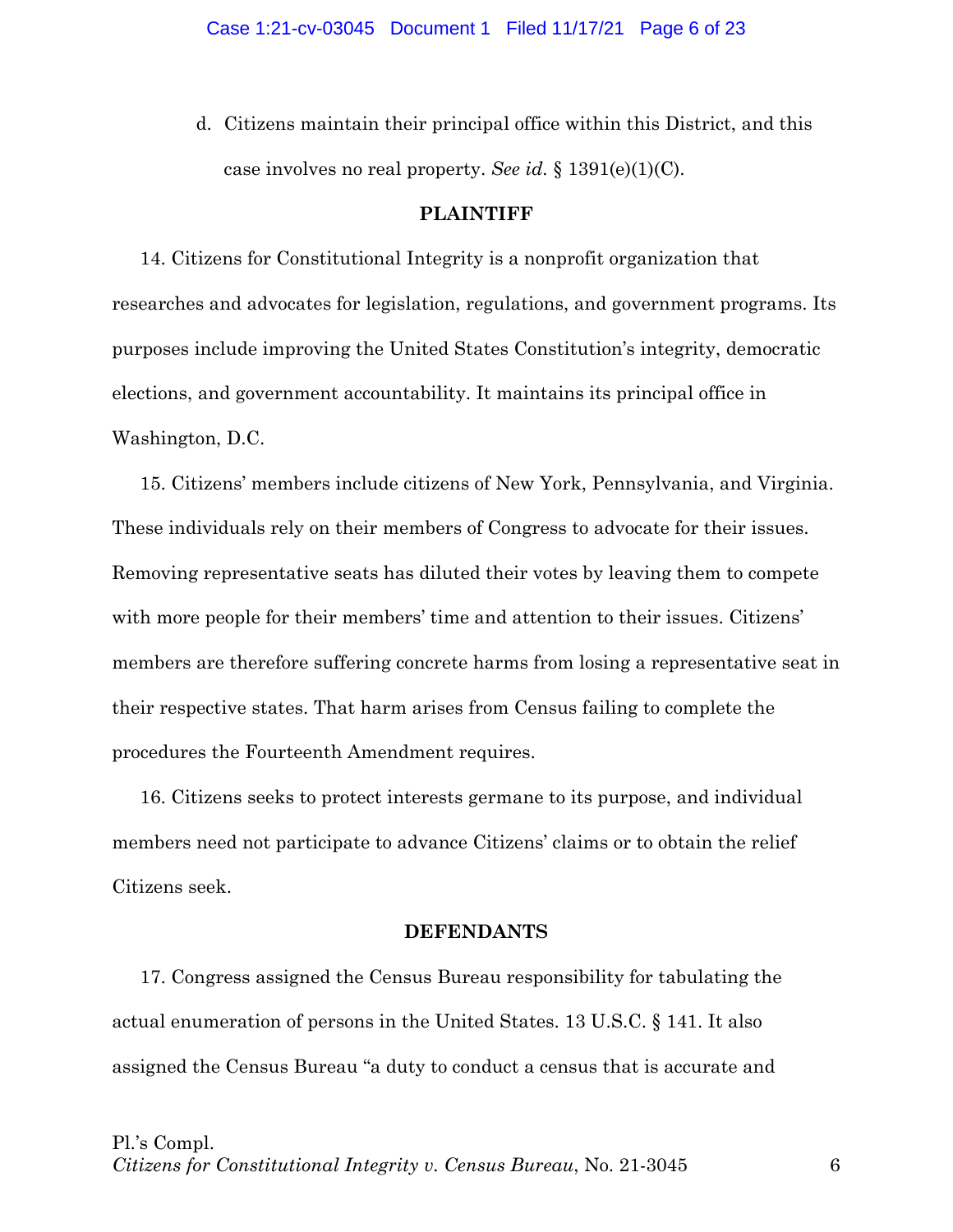### Case 1:21-cv-03045 Document 1 Filed 11/17/21 Page 7 of 23

that fairly accounts for the crucial representational rights that depend on the census and the apportionment." *Dep't of Commerce v. N.Y.*, 139 S. Ct. 2551, 2568-69 (2019) (quotations omitted) (citing 2 U.S.C. § 2a and 13 U.S.C. § 141).

18. The Department of Commerce oversees and directs its components, which include the Census Bureau.

19. Commerce Secretary Gina Raimondo, in her official capacity, oversees and directs the Department of Commerce, and she sent the President the census results and the apportionment calculations. "Congress has delegated its broad authority over the census to the Secretary [of Commerce.]" *Wisconsin v. City of New York*, 517 U.S. 1, 19 (1996).

20. Acting Census Bureau Director Ron Jarmin, in his official capacity, oversees and directs the Census Bureau. He oversaw the calculations for apportioning seats among the states.

# **LEGAL BACKGROUND**

# **I. Every ten years, Census distributes representative seats according to the method of equal proportions.**

21. The Constitution directs the United States to apportion "Representatives . . . among the several States according to their respective numbers, counting the whole number of persons in each State." U.S. Const. amend. XIV, sec. 2. It requires the Executive Branch to conduct an "actual Enumeration" every ten years in "such Manner as" Congress directs, as long as each state receives "at Least one Representative." U.S. Const. art. 1, sec. 2.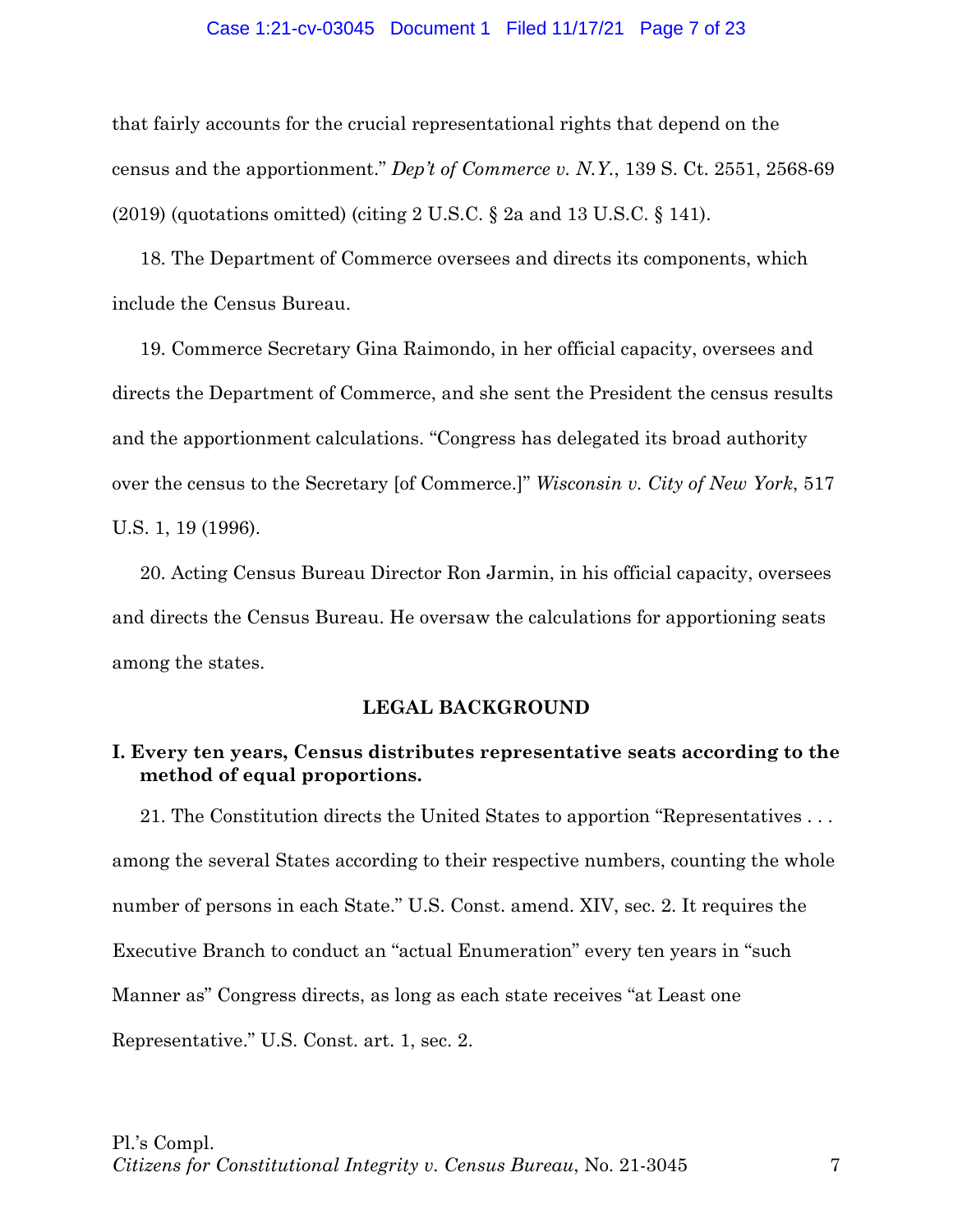## Case 1:21-cv-03045 Document 1 Filed 11/17/21 Page 8 of 23

22. When distributing 435 Representatives among fifty states, the shifting populations never divide evenly among 435 districts. *Montana*, 503 U.S. at 452 ("the fractional remainder problem"). Therefore, every method for apportioning representatives leaves states larger or smaller remainders of population without representatives. Depending on the method for handling remainders, some states win and some states lose. *See generally id.*

23. For about 150 years, Congress switched back and forth among various apportionment methods. *Id.* at 448-51. That ad hoc system broke down after the 1920 census, when Congress failed to apportion the seats based on those census results. *Id.* at 448. To make a self-executing process going forward, Congress directed the National Academy of Science to recommend a method for solving the fractional remainder problem. *Id.* at 451, 452 n.25. Among five possible methods, each with advantages and disadvantages, mathematicians at the Academy proposed the method of equal proportions because it "minimized the discrepancy between the size of the districts in any pair of States." *Id.* at 452-54. In 1941, Congress required Census to use that method going forward. *Id.* at 451-52; Act of Nov. 15, 1941, § 1, 55 Stat. 761-762 (codified at 2 U.S.C. § 2a).

24. As part of that self-executing apportionment, Congress requires the Secretary to report to the President "[t]he tabulation of total population by States . . . as required for the apportionment of Representatives in Congress among the several States." 13 U.S.C. § 141(b); *see also id.* § 195. After receiving the Secretary's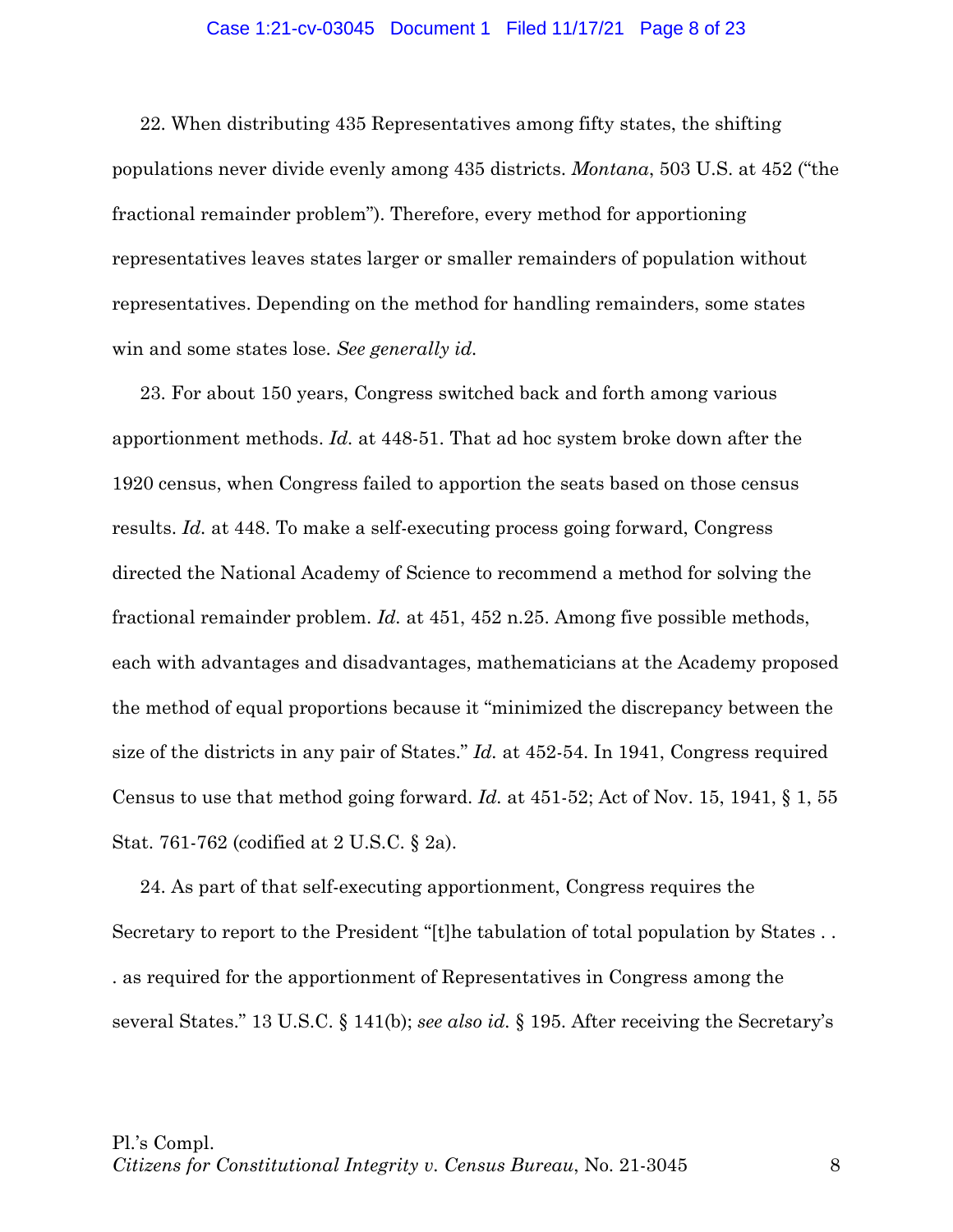report, Congress required the President to send a statement that describes the results of the census and the distribution of Representative seats. 2 U.S.C. § 2a.

# **II. The Fourteenth Amendment requires Census to calculate the basis for representation.**

25. Before Census can calculate the distribution of representatives among the states, the Fourteenth Amendment requires it to calculate the basis for representation for each state that denies or abridges that state's citizens' right to vote.

26. The Framers literally wrote this equation into the Fourteenth Amendment:

|                          | Citizens over eighteen years old whose rights      |
|--------------------------|----------------------------------------------------|
|                          | to vote the State did NOT                          |
|                          | deny or abridge in any way                         |
|                          | + citizens denied because of criminal convictions  |
| Basis for representation | + citizen denied because of rebellion particiption |
| Residents                | Citizens at least eighteen years old               |

27. Generally, the Framers sought to discount a state's apportionment population by the percentage of its citizens who could not vote. Take 1870 North Carolina. Its citizen population split roughly into two-thirds white people and onethird black people. *See* Census Bureau, Population of the U.S., Table 1 (June 1, 1870),

Pl.'s Compl. *Citizens for Constitutional Integrity v. Census Bureau*, No. 21-3045 9 http://www2.census.gov/library/publications/decennial/1870/population/1870a-04.pdf  $(391,650/1,071,361 = 0.36)$ . At that time, North Carolina did not allow black citizens to vote. *See* Report of the Joint Committee on Reconstruction (Reconstruction Report), Virginia, North Carolina, South Carolina 174, H.R. Rep. No. 30, 39th Cong., 1st Sess. (1866); Sen. Rep. No. 112, 39th Cong., 1st Sess. (1866). Then, the Fourteenth Amendment would allow Census to count only two-thirds of North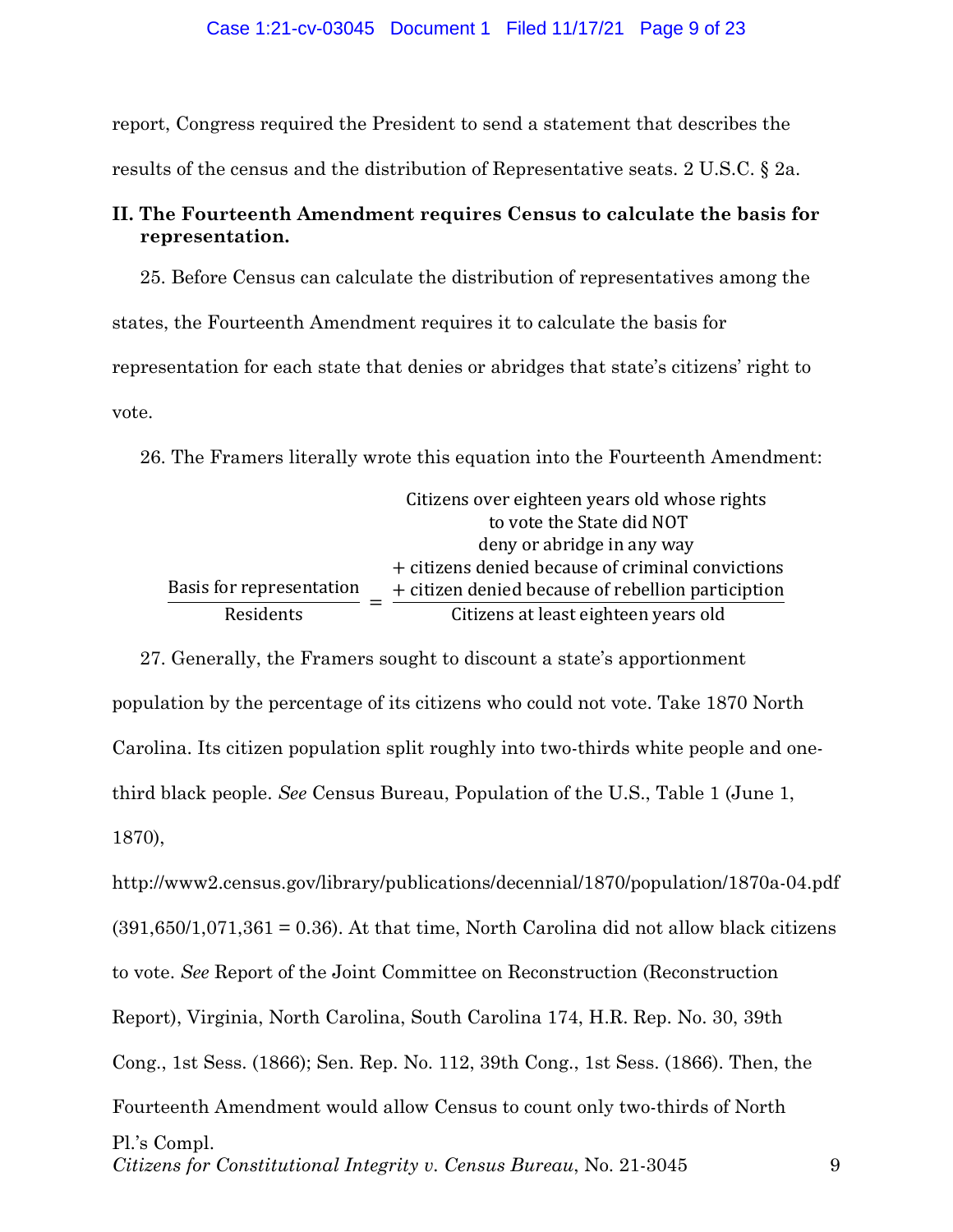#### Case 1:21-cv-03045 Document 1 Filed 11/17/21 Page 10 of 23

Carolina's enumerated population when distributing representative seats (assuming for simplicity that the census reflects citizens and that North Carolina did not disenfranchise anyone for criminal convictions or rebellion).

28. The Framers sought to "secure the civil rights of all citizens of the republic" and to ensure "a just equality of representation." Reconstruction Report XVIII. They saw no way to accomplish these and other goals without adding provisions to the Constitution. *Id.*

29. In particular, the Framers recognized that the Thirteenth Amendment, which outlawed slavery, perversely rewarded rebel states for the Civil War by *increasing* their number of seats in the House of Representatives. *Id.* at XIII. Before the Civil War, enslaved persons counted as *three*-fifths of a person; after the Civil War, those newly free persons counted as *five*-fifths of a person—and the Framers knew those rebel states would not let the newly freed people vote. *Id.*; *see* U.S. Const. art. 1, sec. 2 ("the whole Number of free Persons . . . and . . . three fifths of all other Persons.")*.* The Thirteenth Amendment freed three million, six hundred thousand people in the rebel states, and that would have given the rebel states' leaders thirteen additional seats without giving any formerly enslaved person a voice in their destiny. *See* Cong. Globe, 39th Cong., 1st Sess. 74 (1866) (hereinafter CG); CG2767.

30. The Framers concluded that the rebel states had built "a spirit of oligarchy adverse to republican institutions, which finally inaugurated civil war." Reconstruction Report XIII. They rejected as not "just or proper" a situation that

#### Pl.'s Compl.

*Citizens for Constitutional Integrity v. Census Bureau*, No. 21-3045 10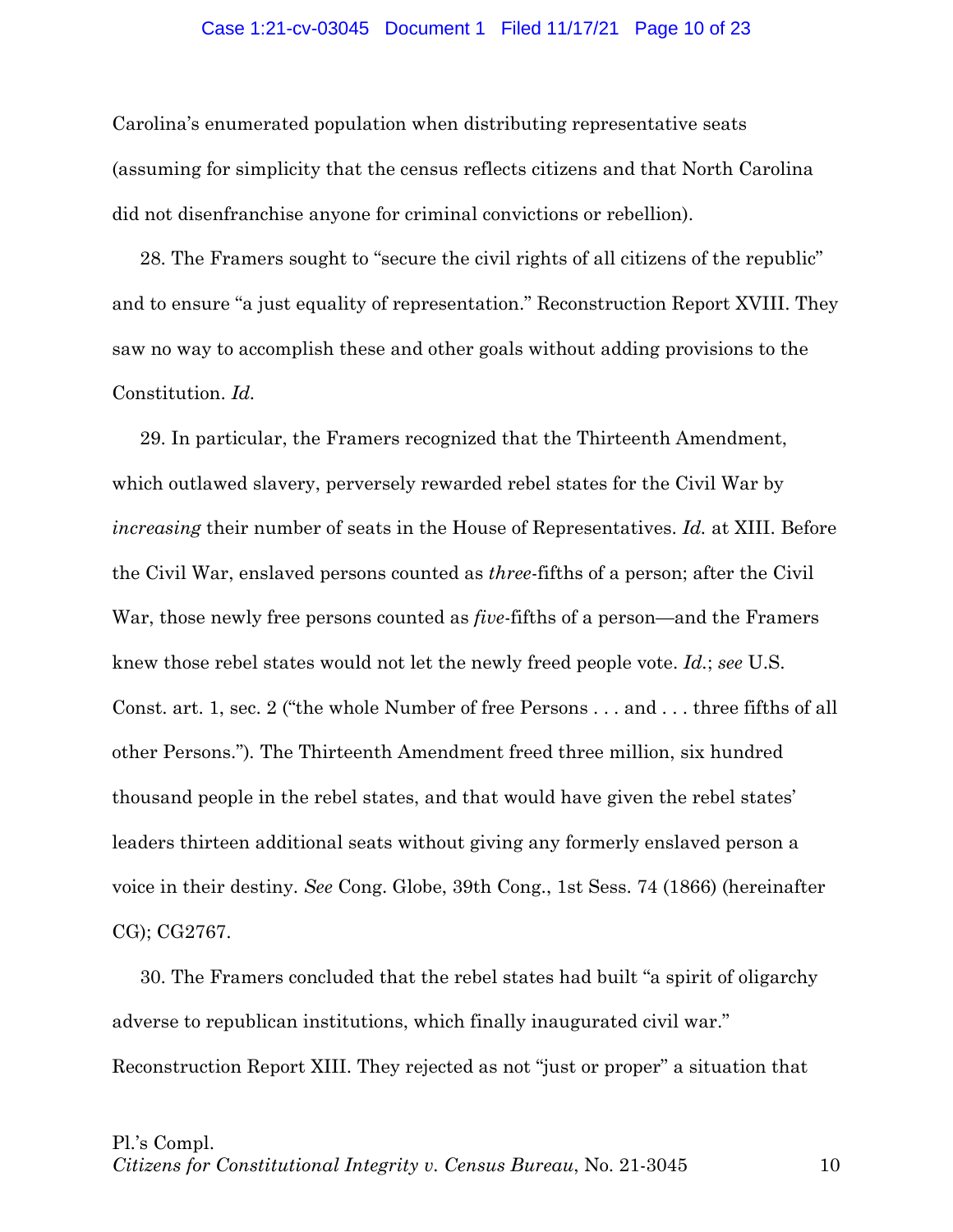## Case 1:21-cv-03045 Document 1 Filed 11/17/21 Page 11 of 23

freed formerly enslaved people, but confined "all the political advantages" to their former masters. *Id.*

31. No easy solution presented itself. The Framers doubted whether, even by constitutional amendment, the United States could "prescribe the qualifications of voters in a state." *Id.* But they knew the federal constitution had complete power over representation in the federal government. Therefore, they devised a "just and proper" method of allotting "political power . . . in all the States exactly in proportion as the right of suffrage should be granted . . . ." *Id.*

32. The Framers left the rights of suffrage to the state, and they promised increased political power in the House in exchange for allowing "all to participate." Id. They believed the great power of democracy could bring about equality of all people. They "hoped, at no distant day, to an equal participation of all, without distinction, in all the rights and privileges of citizenship, thus affording a full and adequate protection to all classes of citizens, since all would have through the ballot-box, the power of self-protection." *Id.* 

33. The 1866 Framers expected that, once implemented, the Fourteenth Amendment would take away at least twenty-four seats from the rebel states if those states did not extend the right to vote to formerly enslaved people. CG2767. Unfortunately, after the 1870 census, Congress lacked sufficient reliable data to implement it. George David Zuckerman, *A Consideration of the History and Present Status of Section 2 of the Fourteenth Amend.*, 30 FORDHAM L. REV. 93, 110-15 (1961). Congress wrote a similar requirement into a statute, but that statute does not

Pl.'s Compl.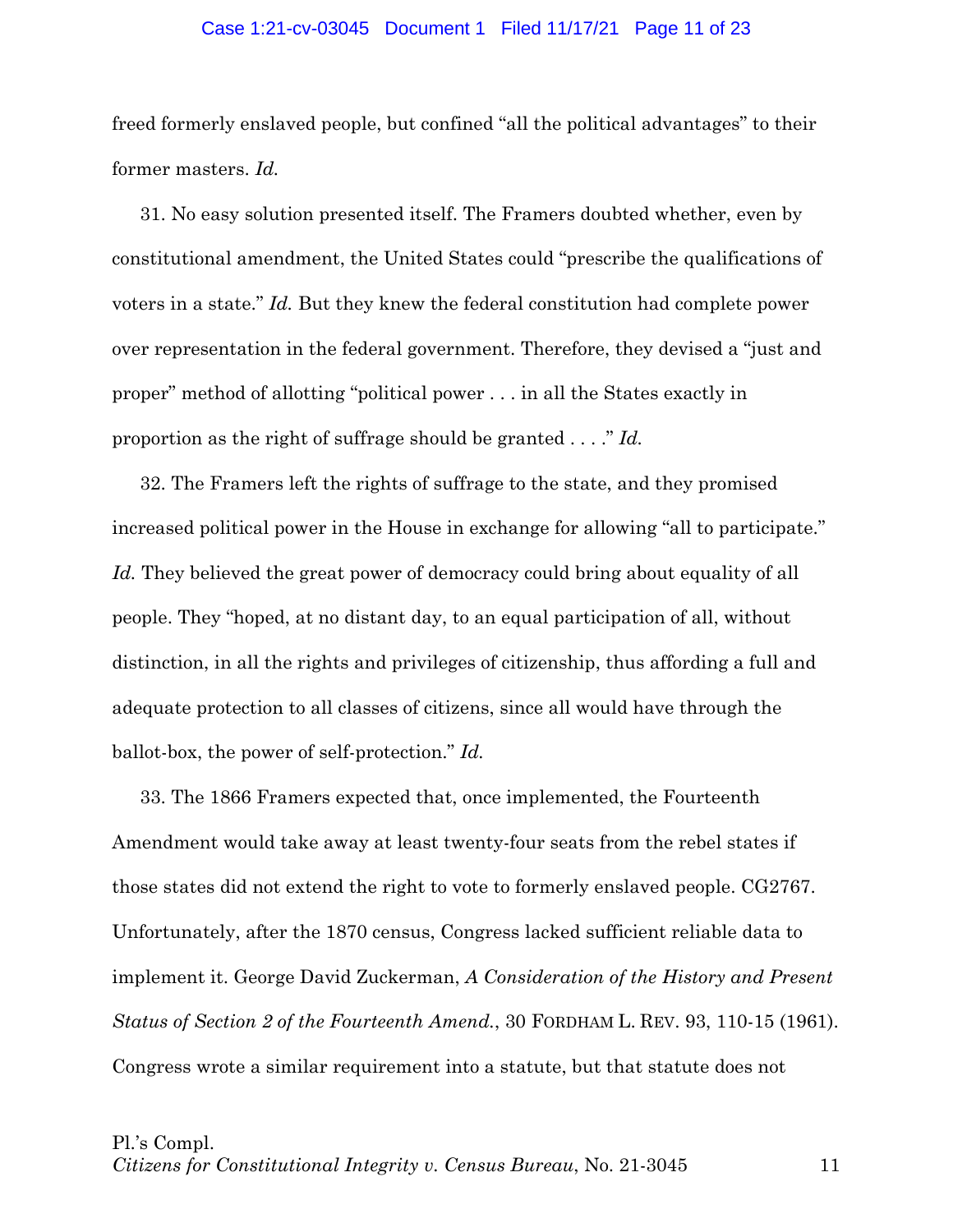## Case 1:21-cv-03045 Document 1 Filed 11/17/21 Page 12 of 23

operate quite the same way as the amendment. Act of Feb. 2, 1872 § 6, 17 Stat. 29 (codified at 2 U.S.C. § 6); *see A Consideration of the History and Present Status of Section 2 of the Fourteenth Amend.*, 30 FORDHAM L. REV. at 115. Census never implemented that statute, either.

# **III. The Administrative Procedure Act**

34. The APA contains "generous" and "comprehensive provisions" for judicial review, and they "allow any person 'adversely affected or aggrieved' by agency action to obtain judicial review thereof, so long as the decision challenged represents a 'final agency action for which there is no other adequate remedy in a court.'" *Webster v. Doe*, 486 U.S. 592, 599 (1988) (quoting 5 U.S.C. § 704); *Abbott Labs. v. Gardner*, 387 U.S. 136, 141 (1967). Congress passed the APA after "a long period of study and strife; it settles long-continued and hard-fought contentions, and enacts a formula upon which opposing social and political forces have come to rest." *Wong Yang Sung v. McGrath*, 339 U.S. 33, 40 (1950). The Supreme Court directs courts "to give effect to [the APA's] remedial purposes where the evils it was aimed at appear." *Id.* at 41.

35. The APA provides directions both to agencies and to courts. It requires agencies to "examine the relevant data and articulate a satisfactory explanation for its action including a rational connection between the facts found and the choice made." *Motor Vehicle Mfrs. Ass'n of the U.S., Inc. v. State Farm Mut. Auto. Ins. Co.*  (*State Farm*), 463 U.S. 29, 43 (1983) (quotations omitted).

Pl.'s Compl. *Citizens for Constitutional Integrity v. Census Bureau*, No. 21-3045 12 36. Separately, the APA directs courts to take a "thorough, probing, in-depth review" of agency decisions. *Citizens to Preserve Overton Park v. Volpe*, 401 U.S.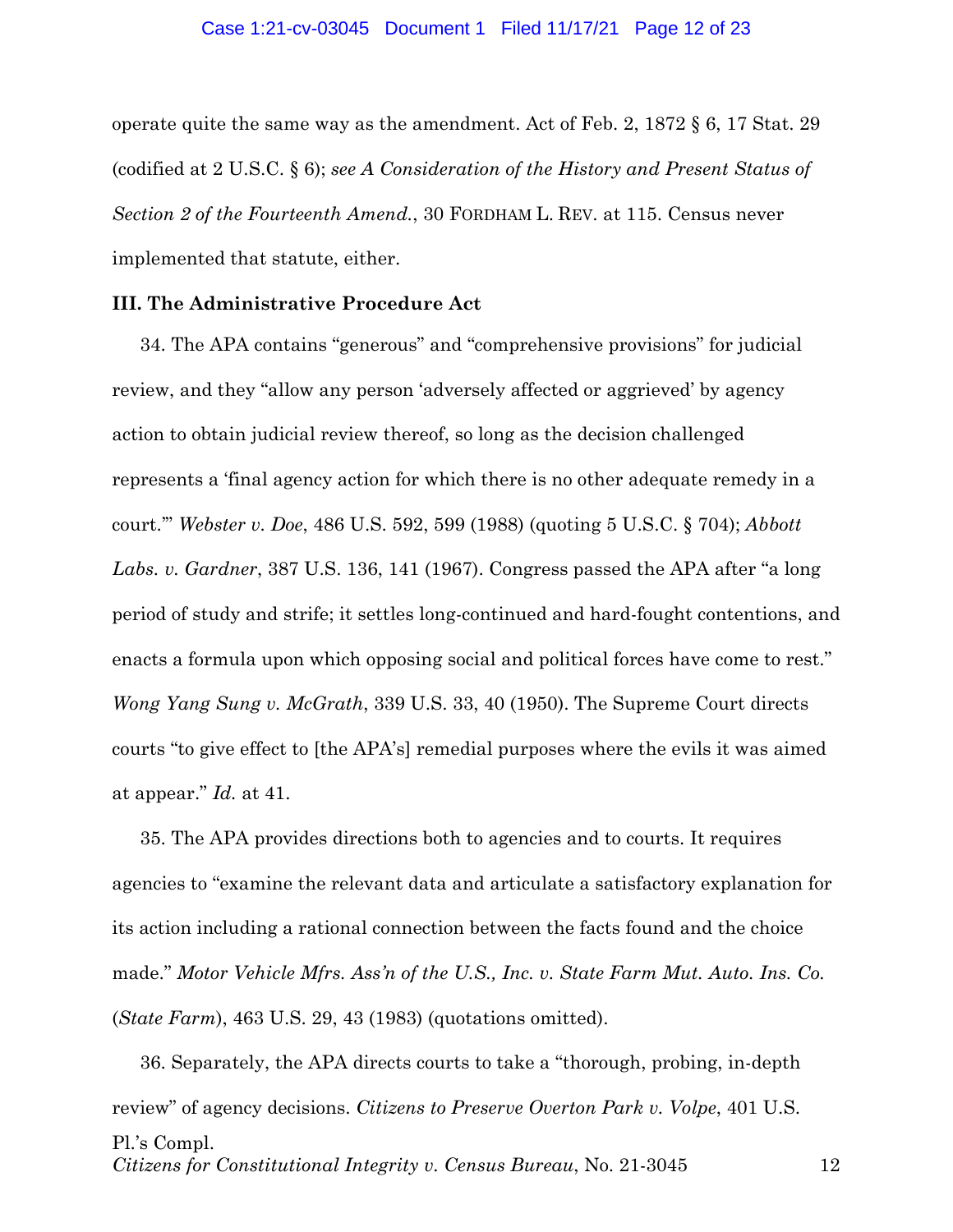## Case 1:21-cv-03045 Document 1 Filed 11/17/21 Page 13 of 23

402, 415 (1971), *overruled on other grounds* by *Califano v. Sanders*, 430 U.S. 99, 104, 107 (1977). When agencies fail at their duties, the APA directs courts to "hold unlawful and set aside agency action, findings, and conclusions" that qualify as "arbitrary, capricious, an abuse of discretion, or otherwise not in accordance with law," "contrary to constitutional right, power, privilege, or immunity," "short of statutory right," or "without observance of procedure required by law." 5 U.S.C. §  $706(2)(A)-(D)$ .

37. When agencies err, courts generally remand the action to the agency. *Fla. Power & Light.*, 470 U.S. at 744. In the meantime, "the [agency's] decision must be vacated and the matter remanded to him for further consideration." *Camp v. Pitts*, 411 U.S. 138, 143 (1973) (per curiam).

# **FACTUAL BACKGROUND**

# **I. Census possesses voluminous data to implement the Fourteenth Amendment.**

38. In stark contrast to the 1870 Census, Census now possesses and controls voluminous data from which it can determine every factor in the Fourteenth Amendment equation. Census actually enumerates each state's resident population every ten years. For each state, it collects data on the number of citizens at least eighteen years old and the number of registered voters.

39. Census already possesses voluminous administrative data on citizens and residents, and it can collect other administrative data from other federal agencies. For the actual enumeration every ten years, Census obtains information from sources that include past censuses, the IRS, the Medicare enrollment database, the

#### Pl.'s Compl.

*Citizens for Constitutional Integrity v. Census Bureau*, No. 21-3045 13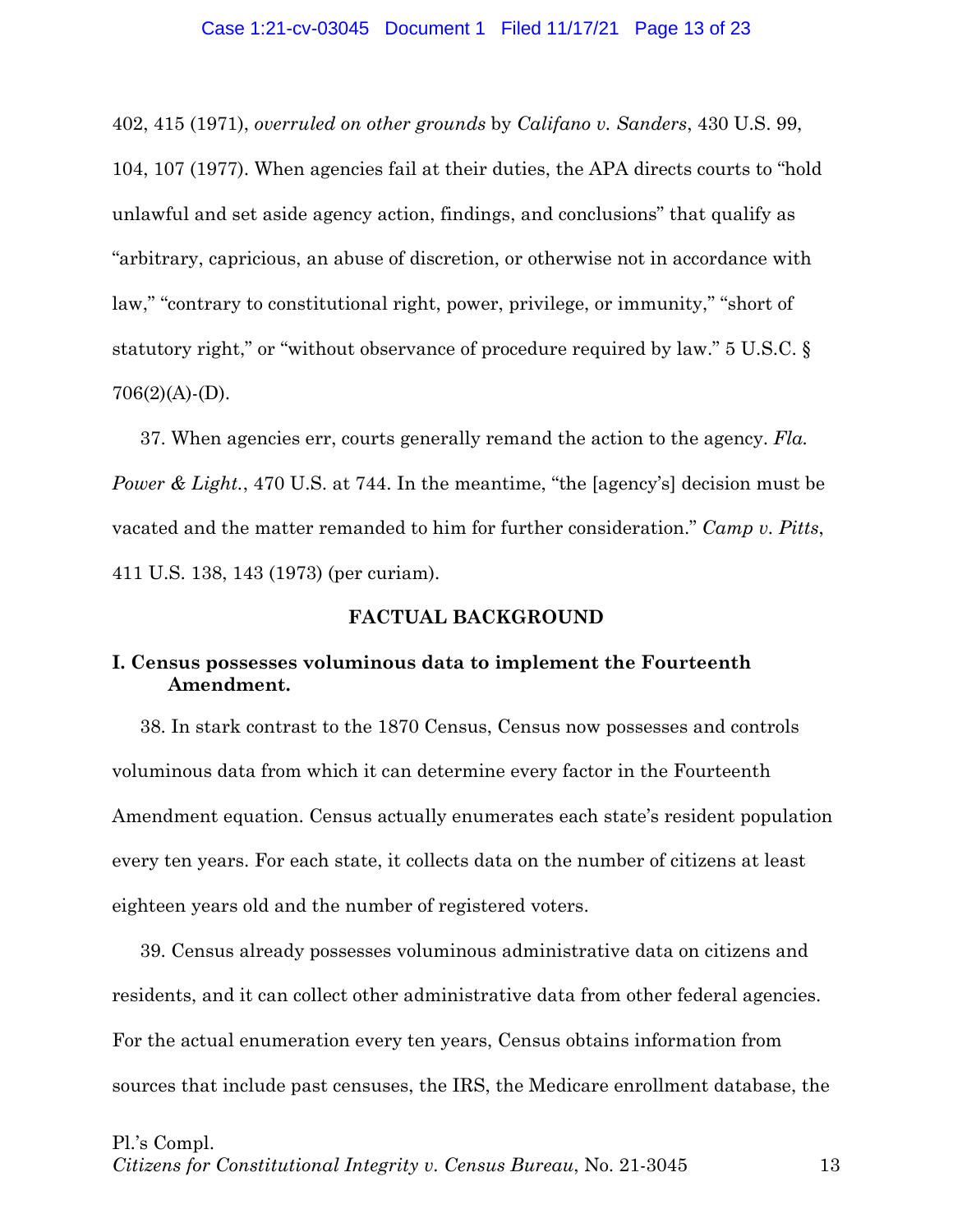#### Case 1:21-cv-03045 Document 1 Filed 11/17/21 Page 14 of 23

Indian Health Service, the U.S. Postal Service, and the Social Security Administration.

40. Census could ask states to volunteer information. States could increase their number of seats by volunteering, for example, the number of citizens who cannot vote because of criminal convictions. States could cooperate or decline to cooperate at their peril.

41. With all of that information, Census can easily, or at least practically, determine every factor in the Fourteenth Amendment equation to calculate each state's basis for representation.

42. In April 2021, Secretary Raimondo delivered to President Joe Biden the results of Census's 2020 Census Results (the Report). Citizens filed a request under the Freedom of Information Act for that report, but Census has not produced it. Regardless, Census released the actual enumeration data on the internet. Table 1. Apportionment Population and Number of Representatives by State: 2020 Census (Apr. 26, 2021), https://www.census.gov/data/tables/2020/dec/2020-apportionmentdata.html. In response to a letter from Citizens, Census admitted that it did not apply the Fourteenth Amendment or discount any state's population based on denials or abridgments of the states' citizens' rights to vote. *See generally* Letter from Ron S. Jarmin, Acting Director of the Census Bureau, to Jared Pettinato, The Pettinato Firm (Oct. 1, 2021), Ex. 1.

# **II. States deny unregistered voters the right to vote.**

Pl.'s Compl. *Citizens for Constitutional Integrity v. Census Bureau*, No. 21-3045 14 43. States have long used voter registration to draw the line between citizens they allow to vote and citizens they deny that right. *See*, *e.g.*, Ind. Code § 3-7-48-1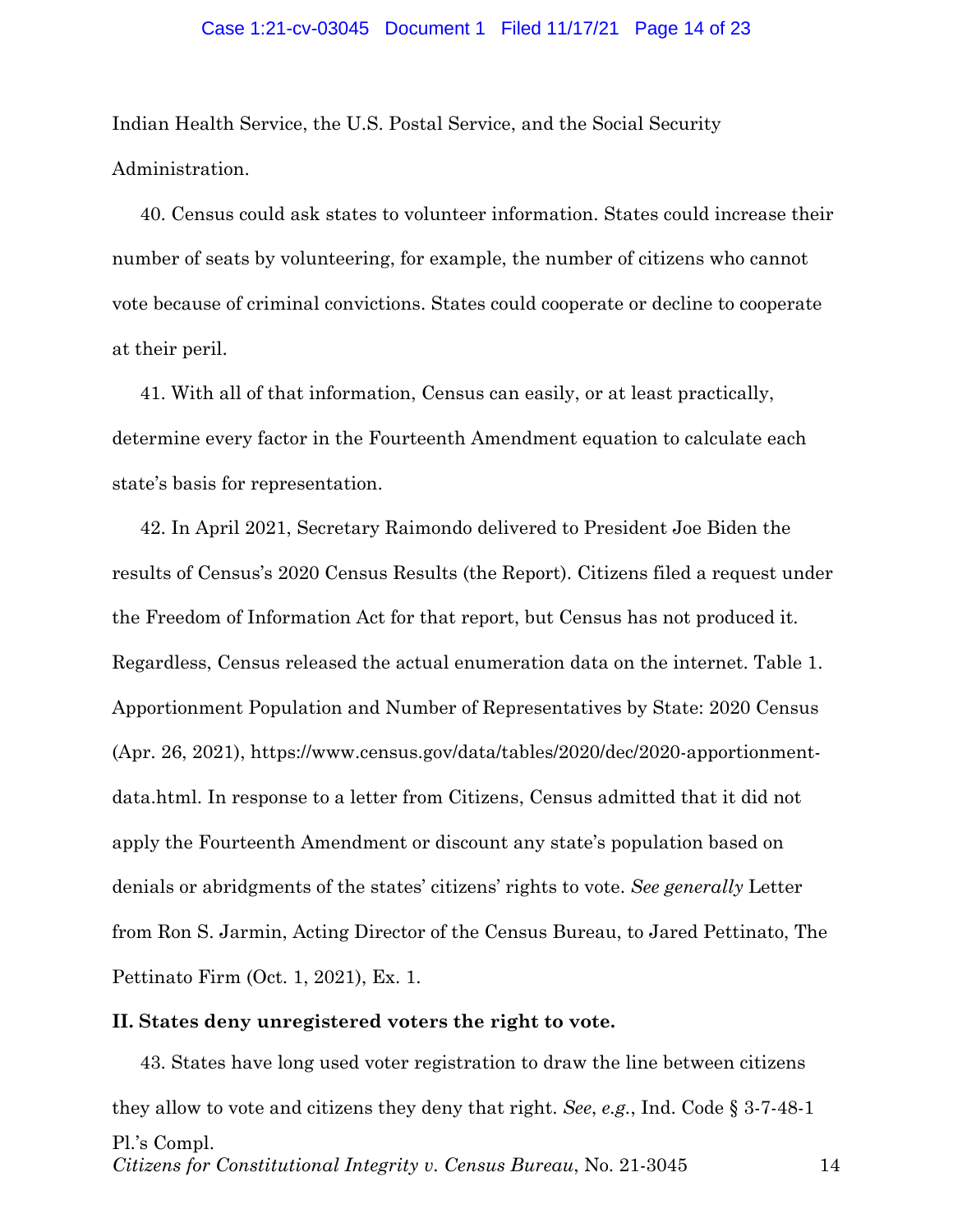## Case 1:21-cv-03045 Document 1 Filed 11/17/21 Page 15 of 23

("a person whose name does not appear on the registration record may not vote"); Kan. Stat. § 25-2302; N.C. Gen. Stat. § 163-54 ("Only such persons as are legally registered shall be entitled to vote . . . ."); S.C. Code § 7-5-110 ("No person shall be allowed to vote at any election unless he shall be registered as herein required."); Tex. Elec. Code § 11.002 (""qualified voter' means a person who: . . . is a registered voter."); Wis. Stat. § 6.15. If unregistered citizens show up at their polling place, a state will not let them vote. If unregistered citizens request a mail-in ballot, a state will not give them one. Voter registration draws the categories of voter eligibility.

44. Since the Civil War, states have used voter registration requirements to deny citizens the right to vote*. See S. Carolina v. Katzenbach*, 383 U.S. 301, 311 (1966). They used grandfather clauses (allowing registration only if the voter's grandfather voted before enactment of the Thirteenth Amendment) and property requirements. *Id.* Some states required registrants to interpret documents. *Id.* States leveraged their election officials' discretion to discriminate against racial minorities when deciding whether citizens met the voting qualifications. *Id.* at 312. Election officials excused white registration applicants, gave them, "easy versions" of literacy tests, or outright helped them. *Id.* Some states required "good morals," which presented a standard "so vague and subjective that it ha[d] constituted an open invitation to abuse at the hands of voting officials." *Id.* at 312-13. Most often, southern states did not need to discriminate by stopping black voters at the polls because they already stopped black people from registering to vote in the first place.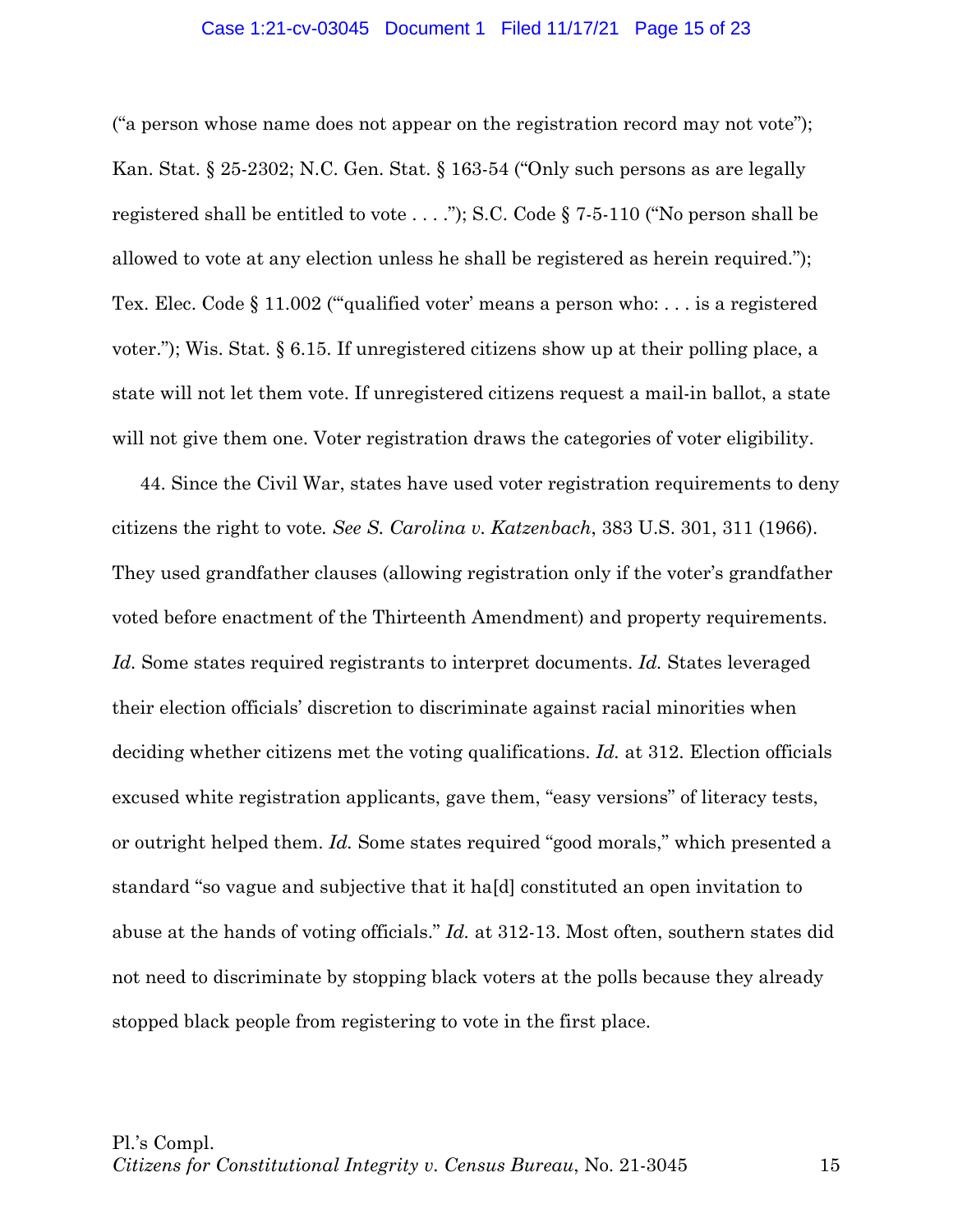## Case 1:21-cv-03045 Document 1 Filed 11/17/21 Page 16 of 23

45. Many states still have registration requirements that the Fourteenth Amendment does not excuse. The Fourteenth Amendment discounts states' populations when they require qualifications beyond residence, citizenship, age eighteen years or greater, not convicted of crime, and not convicted of participating in rebellion. But the Arkansas Constitution denies registration to "idiot[s]," "insane person[s]," and soldiers stationed in Arkansas. Ark. Const., Art. 3, secs. 5, 7. California's statutes deny registration to people who pled not-guilty by reason of insanity and denies it to people "incompetent to stand trial." Cal. Elec. Code § 2211(a). Then-Representative James Garfield listed similar unjustifiable abridgments in 1870. *See* Ninth Census Report, H.R. Rep. No. 41-3 at 52-53 (Jan. 18, 1870).

46. Some states routinely require weeks of residency before registration. Pennsylvania denies the right to vote to people who move districts within thirty days before an election—even within the state if the citizen had not already registered to vote. 25 Pa. Cons. Stat. § 1301(a) (2021) (requiring residence "in this Commonwealth and the election district where the individual offers to vote for at least 30 days prior to the next ensuing election"). One Citizens member lived in Pennsylvania for three months before the November 2020 election, but Pennsylvania would not register her to vote because she moved too close to Election Day.

47. The Census has calculated, for each state, the number of citizens at least eighteen years old and the voter registration rates in each state. Table 4a, Reported

#### Pl.'s Compl.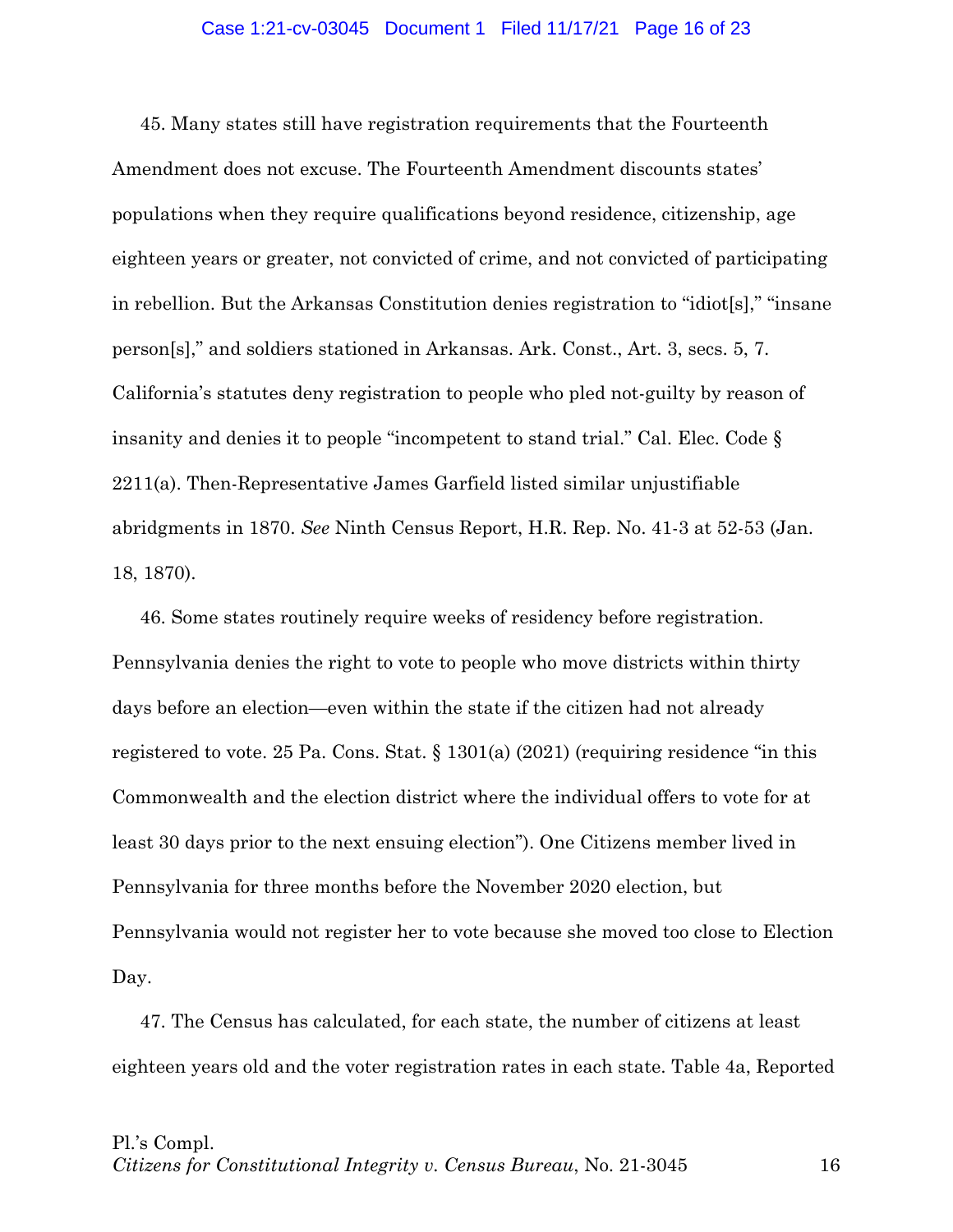# Case 1:21-cv-03045 Document 1 Filed 11/17/21 Page 17 of 23

Voting and Registration for States: November 2020,

https://www2.census.gov/programs-surveys/cps/tables/p20/585/table04a.xlsx. The Sentencing Project estimated the number of citizens at least eighteen years old in each state who cannot vote because of a criminal conviction. *Locked Out 2020: Estimates of People Denied Voting Rights Due to a Felony Conviction (Oct. 30, 2020).* 

48. Calculating the bases for representation based on the Census' figures and the Sentencing Project's figures, and redistributing seats according to the method of equal proportions, the Fourteenth Amendment moves the following seats:

|                | Seat       |              | Seat           |
|----------------|------------|--------------|----------------|
| <b>State</b>   | Adjustment | <b>State</b> | Adjustment     |
| California     | $-3$       | New Jersey   | $\overline{2}$ |
| Colorado       | $-1$       | Arizona      | $\mathbf{1}$   |
| Indiana        | $-1$       | Maryland     | $\mathbf{1}$   |
| New York       | $-1$       | Mississippi  | $\mathbf{1}$   |
| North Carolina | $-1$       | Ohio         | $\mathbf{1}$   |
| South Carolina | $-1$       | Tennessee    | $\mathbf{1}$   |
|                |            | Virginia     | $\overline{1}$ |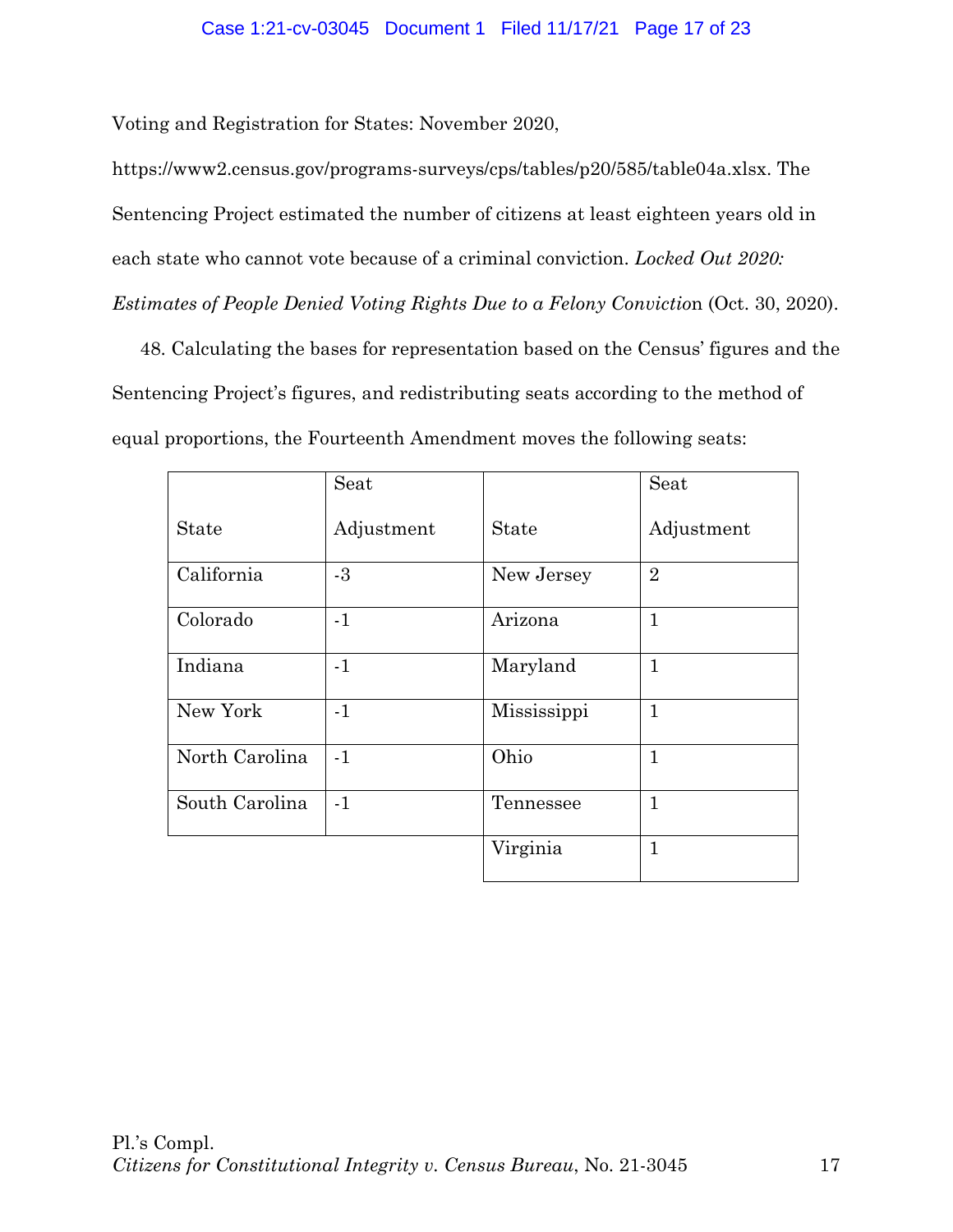

U.S. House Seats the Fourteenth Amendment Moves Based on Voter Registration

# **III. Wisconsin passed a law requiring photograph identification, and it abridges the rights to vote of 300,000 registered voters.**

49. Voter denials and abridgments do not stop at registration. States abridge even registered voters' rights to vote. Some states do that by narrowing the list of documents by which voters can prove their identity. Some voter identification laws merely match a voter's signature with the signature on the voter's registration form. Others more simply require a voter to bring a utility bill or lease to the polls. Yet others allow a voter merely to sign a declaration. But some states have recently passed strict photo voter ID laws that prohibit voters from voting unless they bring, with them to the polls, a particular photo ID. Those states list the particular photo ID documents that a voter can use. Some require very specific, unexpired photo IDs with current addresses.

# Pl.'s Compl.

*Citizens for Constitutional Integrity v. Census Bureau*, No. 21-3045 18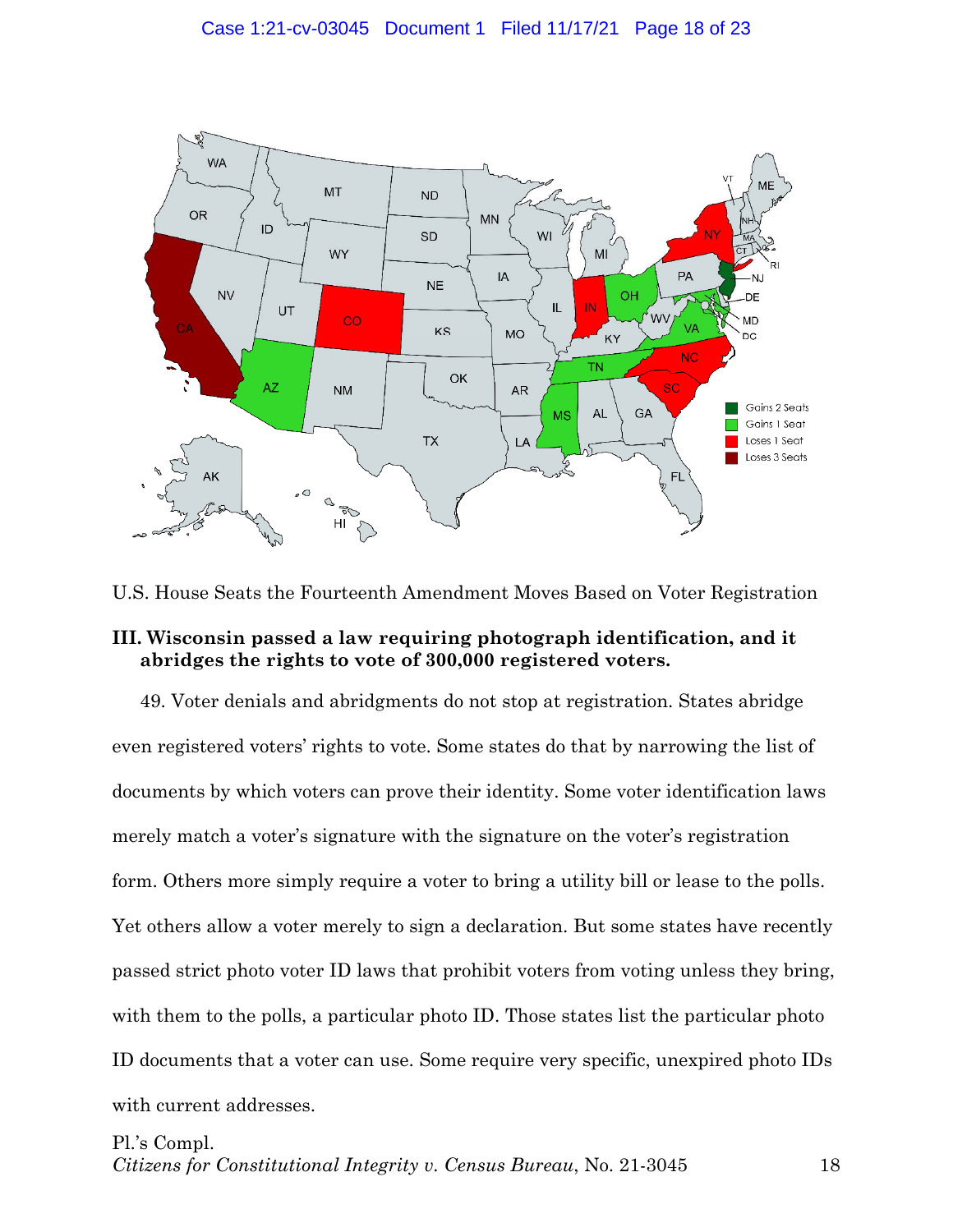## Case 1:21-cv-03045 Document 1 Filed 11/17/21 Page 19 of 23

50. Wisconsin may have the strictest photo voter ID law in the nation. It narrowed qualifying photo voter IDs so much that it disenfranchised "approximately 300,000 registered voters in Wisconsin, roughly 9% of all registered voters, [for lacking] a qualifying ID." *Frank v. Walker*, 17 F. Supp. 3d 837, 854 (E.D. Wis.), *rev'd on other grounds*, 768 F.3d 744 (7th Cir. 2014), *r'hrg en banc denied*, 773 F.3d 783, 785 (2014).

51. Citizens often do not possess the photo identification documents that states require. The Brennan Center for Justice at NYU Law School concluded that "[a]s many as 11 percent of United States citizens—more than 21 million individuals—do not have government-issued photo identification." Citizens Without Proof, Brennan Center for Justice, (Nov. 2006),

https://www.brennancenter.org/sites/default/files/legacy/d/download\_file\_39242.pdf (cited approvingly by *Frank*, 773 F.3d at 785 (7th Cir. 2014) (Posner, J., dissenting from rehearing en banc)); *see also* Wendy R. Weiser, et al., *"Citizens Without Proof" Stands Strong*, Brennan Center for Justice (Sept. 8, 2011),

https://www.brennancenter.org/our-work/research-reports/citizens-without-proofstands-strong. Elderly, low-income, and minority citizens lack those IDs in even higher percentages. Citizens Without Proof 3. And even if citizens possess photo IDs, ten percent of those IDs reflect outdated addresses or legal names. *Id.*

52. Even registered voters do not own photo identification. The Government Accountability Office reviewed ten studies and estimated that only 84 to 95 percent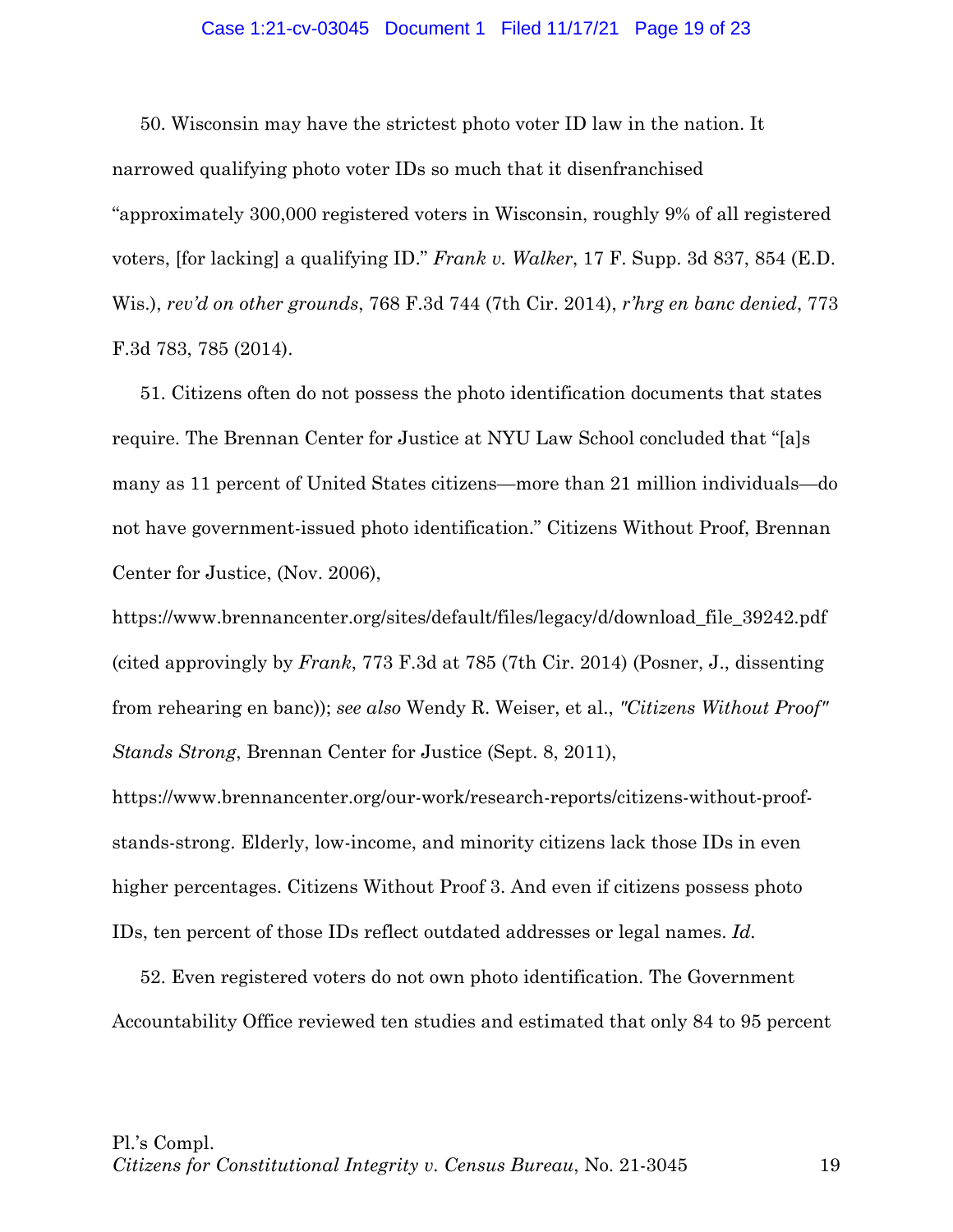#### Case 1:21-cv-03045 Document 1 Filed 11/17/21 Page 20 of 23

of voters possess a driver's license or state identification. *Issues Related to State Voter Identification Laws* ii, No. GAO-14-634 (Sept. 2014 rev. Feb. 2015).

53. If Census had calculated Wisconsin's basis for representation under the Fourteenth Amendment's equation by subtracting 300,000 citizens who could not vote because of Wisconsin's photo voter ID law (without calculating denials from voter registration rates), the Fourteenth Amendment would have moved one seat from Wisconsin to New York.

54. If Census had calculated bases for representation for all states using both (a) denials from voter registration rates and (b) Wisconsin's voter abridgments because of its photo voter ID law, the Fourteenth Amendment would have moved a seat from Wisconsin to Pennsylvania (in addition to the other moves for registration rates).

#### **COUNT 1**

55. Citizens hereby adopt by reference the previous paragraphs.

56. Census failed to implement its duties under the Fourteenth Amendment, Section 2, to discount states' basis for representation for distributing seats in the U.S. House of Representatives.

57. First, Census did not discount every state's basis for representation when those states denied their citizens' rights to vote by failing to include them on the list of registered voters. Census did not, then, reapportion seats according to the method of equal proportions.

58. Second, Census failed to discount Wisconsin's basis for representation based on Wisconsin abridging the right of its citizens to vote.

## Pl.'s Compl.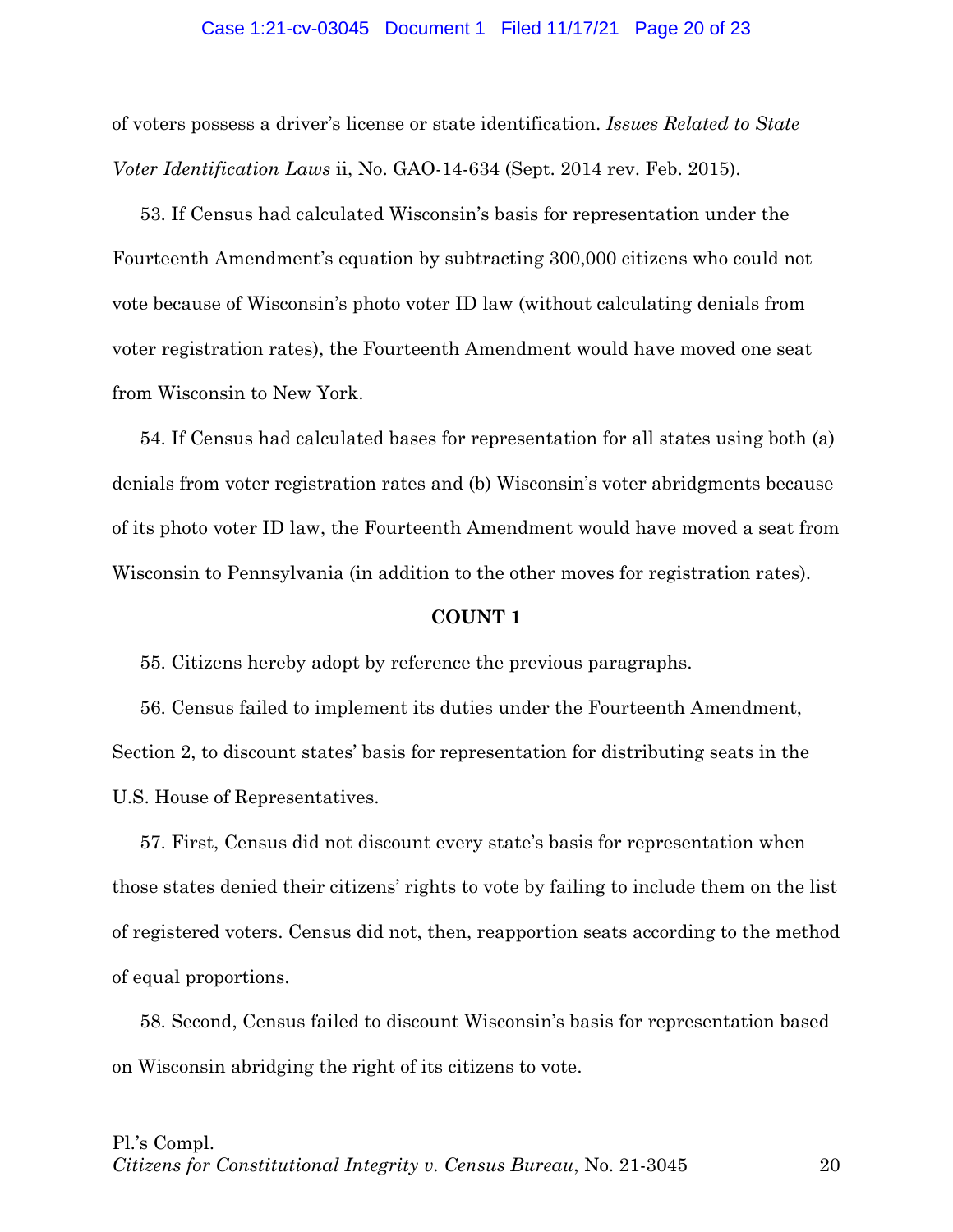## Case 1:21-cv-03045 Document 1 Filed 11/17/21 Page 21 of 23

59. Congress assigned the Secretary of Commerce responsibility for "tabulat[ing]" the "total population by States . . . as required for the apportionment of Representatives in Congress among the several States," and required it to report to the President of the United States. 13 U.S.C. § 141.

60. Because Census did not implement the Fourteenth Amendment, it violated the APA by "entirely fail[ing] to consider an important aspect of the problem . . . ." *State Farm*, 463 U.S. at 43.

61. To the extent Census misinterpreted the Fourteenth Amendment not to require it to determine the denials or abridgments "in any way," it misconceived the law. That misconception violates the APA. *See NLRB v. Brown*, 380 U.S. 278, 292 (1965) ("Courts must, of course, set aside [agency] decisions which rest on an erroneous legal foundation.") (quotations omitted); *SEC v. Chenery Corp.*, 318 U.S. 80, 9 (1943) ("if the action is based upon a determination of law . . ., an order may not stand if the agency has misconceived the law.").

62. Census failed to complete the Fourteenth Amendment's analysis in issuing its report to the President, and because that report is incomplete, Census has acted arbitrarily and capriciously, otherwise contrary to law, and in contravention of Citizens' constitutional rights. It violated the APA and the Fourteenth Amendment.

#### **COUNT 2**

63. Citizens hereby adopt by reference the previous paragraphs.

64. If the APA does not apply, this situation compels a writ of mandamus under the All Writs Act. Writs of mandamus issue "where the duty to be performed is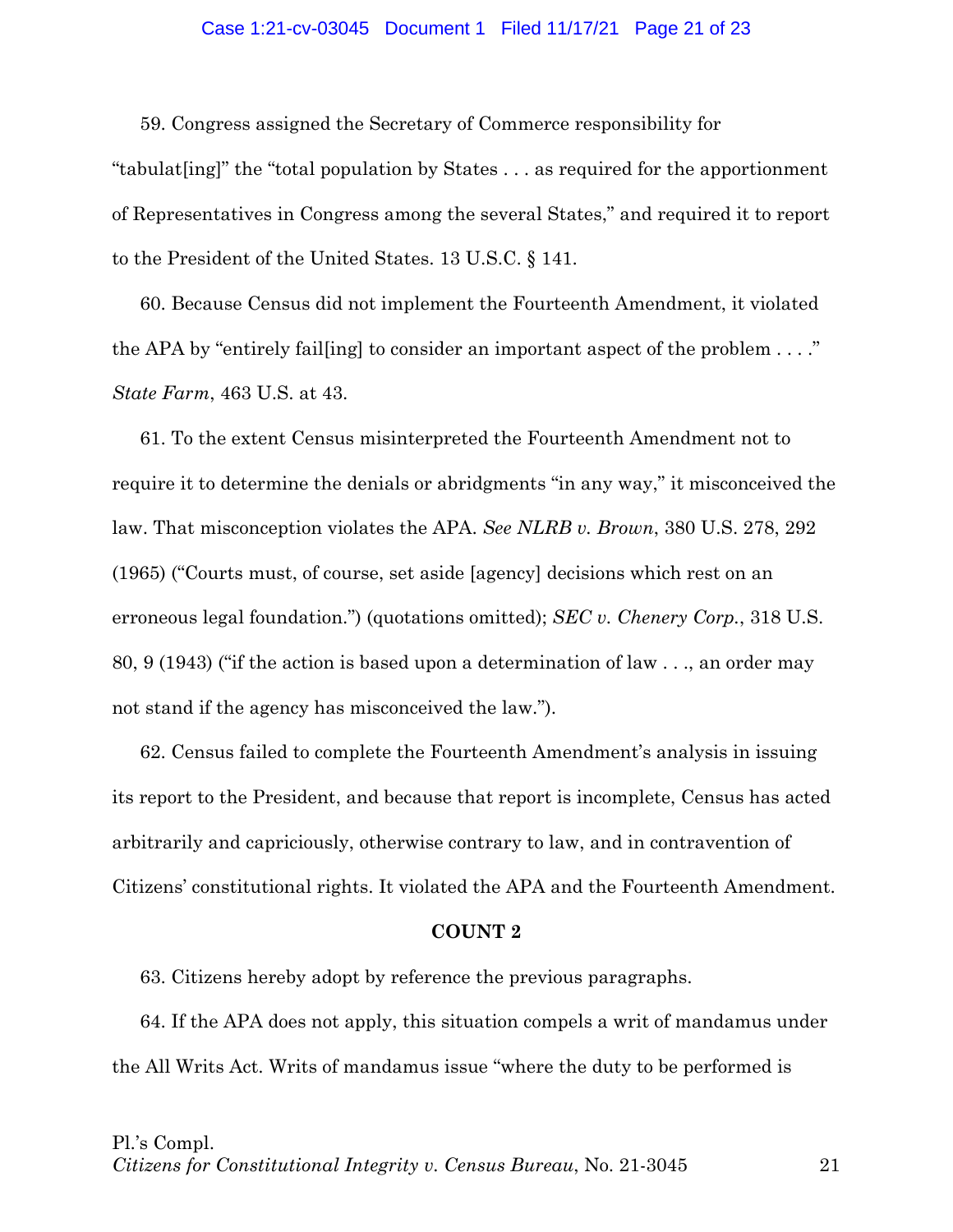### Case 1:21-cv-03045 Document 1 Filed 11/17/21 Page 22 of 23

ministerial and the obligation to act peremptory, and plainly defined." *United States v. Wilbur*, 283 U.S. 414, 420 (1931). The Constitution compels a writ of mandamus to Secretary of Commerce Raimondo to complete the analysis of abridgments and to reissue the Report according to that analysis. *See Utah*, 536 U.S. at 459-62;

*Franklin*, 505 U.S. at 802.

### **PRAYER FOR RELIEF**

65. Citizens request the following relief:

a. Declare Defendants violated the Fourteenth Amendment and the APA by failing to calculate each state's basis for representation when apportioning Representative seats.

b. Declare the current distribution of Representative seats, based on Secretary Raimondo's April 2021 Report to the President, void and illegal for lacking the analysis the Fourteenth Amendment required.

c. Vacate and set aside that Report and the President's 2 U.S.C. § 2a statement to Congress, and restore the 2010 apportionment.

d. Remand the Report to the Census Bureau, the Department of Commerce, Secretary Raimondo, and Acting Director Jarmin to complete the analysis the Fourteenth Amendment required by replacing the Report.

e. Enjoin the Census Bureau, the Department of Commerce, Secretary Raimondo, and Acting Director Jarmin to complete the analysis the Fourteenth Amendment requires, and to require them to replace the Report.